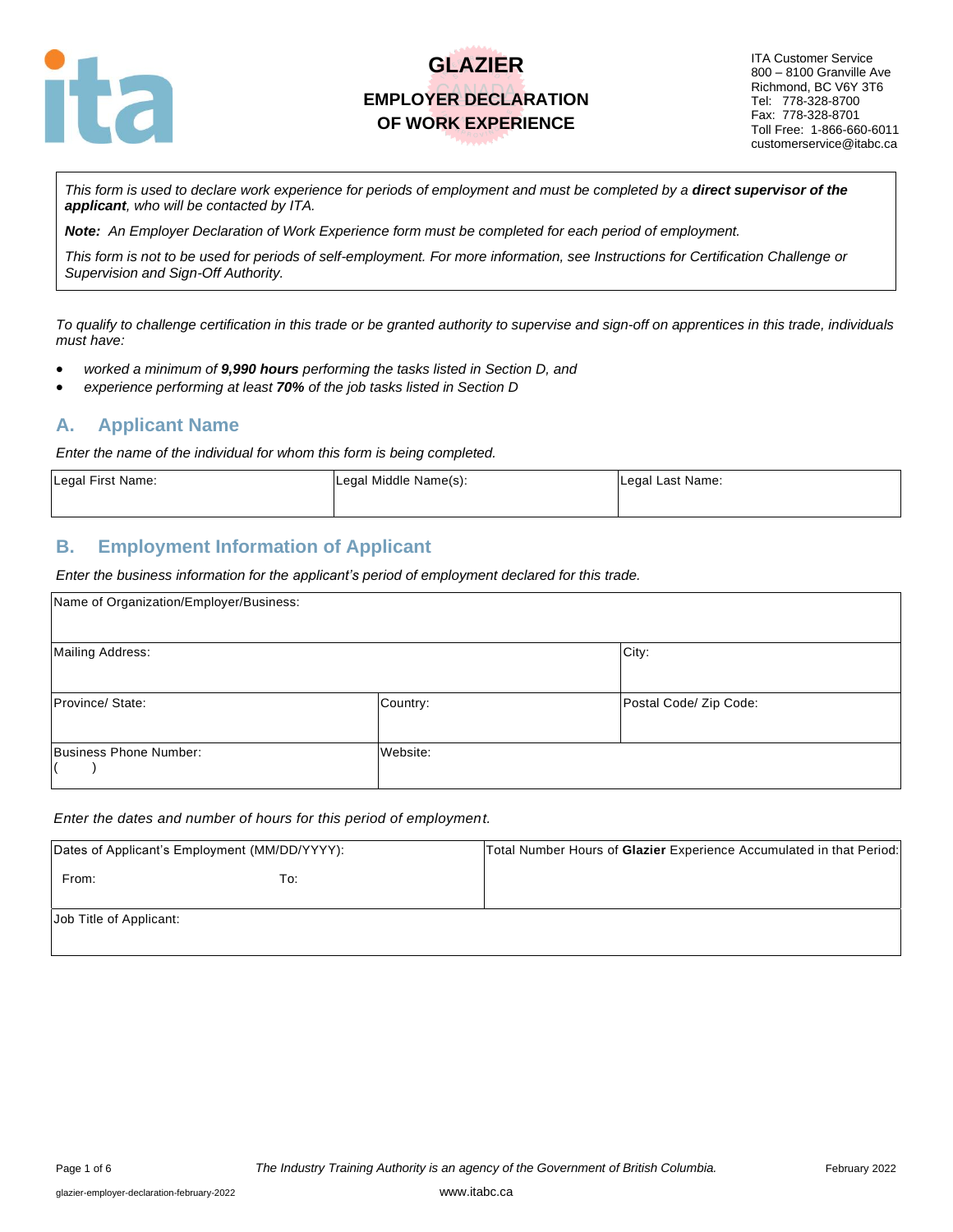

### **C. Supervisor Contact Information**

*Enter the name and contact information for the person who directly supervised the applicant during this employment period. Ensure the information given is current as the application will be denied if this person cannot be contacted by ITA.*

| First and Last Name of Applicant's Direct Supervisor:                            |  | Supervisor Position or Title:          |
|----------------------------------------------------------------------------------|--|----------------------------------------|
| Supervisor's Phone Number:                                                       |  | Supervisor E-Mail Address:             |
| Language(s) that the employer/supervisor can communicate: (check all that apply) |  |                                        |
| English                                                                          |  | Other (please specify): ______________ |

### **D. Supervisor Declaration of Job Task Performance of Applicant**

*By checking "Yes" or "No" in the Declaration Response column, indicate whether you, as the direct supervisor of the applicant, have personally witnessed the applicant performing the job tasks listed.* 

| Job Tasks (53)                                                         | <b>Declaration</b><br><b>Response</b> |                  |
|------------------------------------------------------------------------|---------------------------------------|------------------|
| PERFORMS SAFETY RELATED FUNCTIONS<br>Maintains a safe work environment | Yes:<br>No:                           | $\Box$<br>$\Box$ |
| Uses personal protective equipment (PPE) and safety equipment          | Yes:<br>No:                           | □<br>□           |
| <b>USES TOOLS AND EQUIPMENT</b><br>Uses hand tools                     | Yes:<br>No:                           | $\Box$<br>$\Box$ |
| Uses portable and stationary power tools                               | Yes:<br>No:                           | П<br>□           |
| Uses layout and measuring equipment                                    | Yes:<br>No:                           | $\Box$<br>□      |
| Uses access equipment                                                  | Yes:<br>No:                           | $\Box$<br>$\Box$ |
| USES RIGGING, HOISTING AND LIFTING EQUIPMENT<br>Uses rigging equipment | Yes:<br>No:                           | $\Box$<br>$\Box$ |
| Uses hoisting and lifting equipment                                    | Yes:<br>No:                           | $\Box$<br>□      |
| <b>ORGANIZES WORK</b><br>Uses documentation and reference material     | Yes:<br>No:                           | $\Box$<br>$\Box$ |

*Enter the supervisor and applicant names (repeat on every page of this form)*

Supervisor First and Last Name: Applicant First and Last Name: Applicant First and Last Name: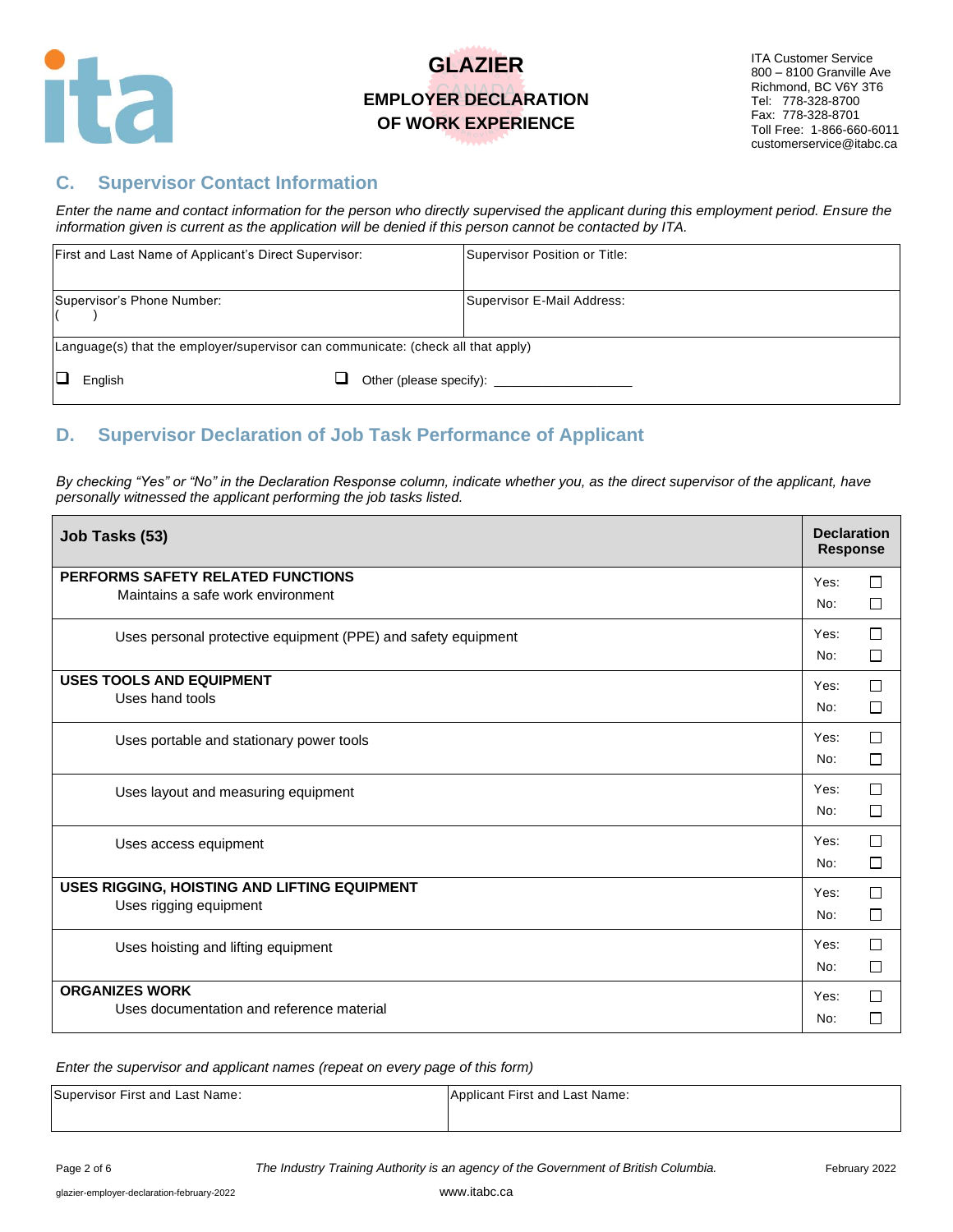

ITA Customer Service 800 – 8100 Granville Ave Richmond, BC V6Y 3T6 Tel: 778-328-8700 Fax: 778-328-8701 Toll Free: 1-866-660-6011 customerservice@itabc.ca

| Job Tasks (53)                                                                   |             | <b>Declaration</b><br><b>Response</b> |  |  |
|----------------------------------------------------------------------------------|-------------|---------------------------------------|--|--|
| Interprets plans, drawings and specifications                                    | Yes:<br>No: | □<br>□                                |  |  |
| Prepares list of materials and supplies                                          | Yes:<br>No: | $\Box$<br>⊔                           |  |  |
| Plans project tasks                                                              | Yes:<br>No: | $\Box$<br>□                           |  |  |
| PERFORMS ROUTINE TRADE ACTIVITIES<br>Prepares worksite                           | Yes:<br>No: | $\Box$<br>□                           |  |  |
| Handles glass and other materials                                                | Yes:<br>No: | $\Box$<br>$\Box$                      |  |  |
| Prepares materials for installation                                              | Yes:<br>No: | $\Box$<br>$\Box$                      |  |  |
| Stores glass and other materials                                                 | Yes:<br>No: | □<br>□                                |  |  |
| Performs glass cutting and edge treatment                                        | Yes:<br>No: | □<br>□                                |  |  |
| Installs building envelope membranes                                             | Yes:<br>No: | □<br>$\Box$                           |  |  |
| Installs flashing                                                                | Yes:<br>No: | $\Box$<br>□                           |  |  |
| Applies sealants                                                                 | Yes:<br>No: | □<br>□                                |  |  |
| USES COMMUNICATION AND MENTORING TECHNIQUES<br>Uses communication techniques     | Yes:<br>No: | $\Box$<br>□                           |  |  |
| Uses mentoring techniques                                                        | Yes:<br>No: | $\Box$<br>$\Box$                      |  |  |
| <b>FABRICATES COMMERCIAL WINDOW AND DOOR SYSTEMS</b><br>Fabricates curtain walls | Yes:<br>No: | □<br>□                                |  |  |
| <b>Fabricates storefronts</b>                                                    | Yes:<br>No: | $\Box$<br>$\Box$                      |  |  |
| Fabricates window systems                                                        | Yes:<br>No: | $\Box$<br>$\Box$                      |  |  |

*Enter the supervisor and applicant names (repeat on every page of this form)*

| Supervisor First and Last Name: | Applicant First and Last Name: |
|---------------------------------|--------------------------------|
|                                 |                                |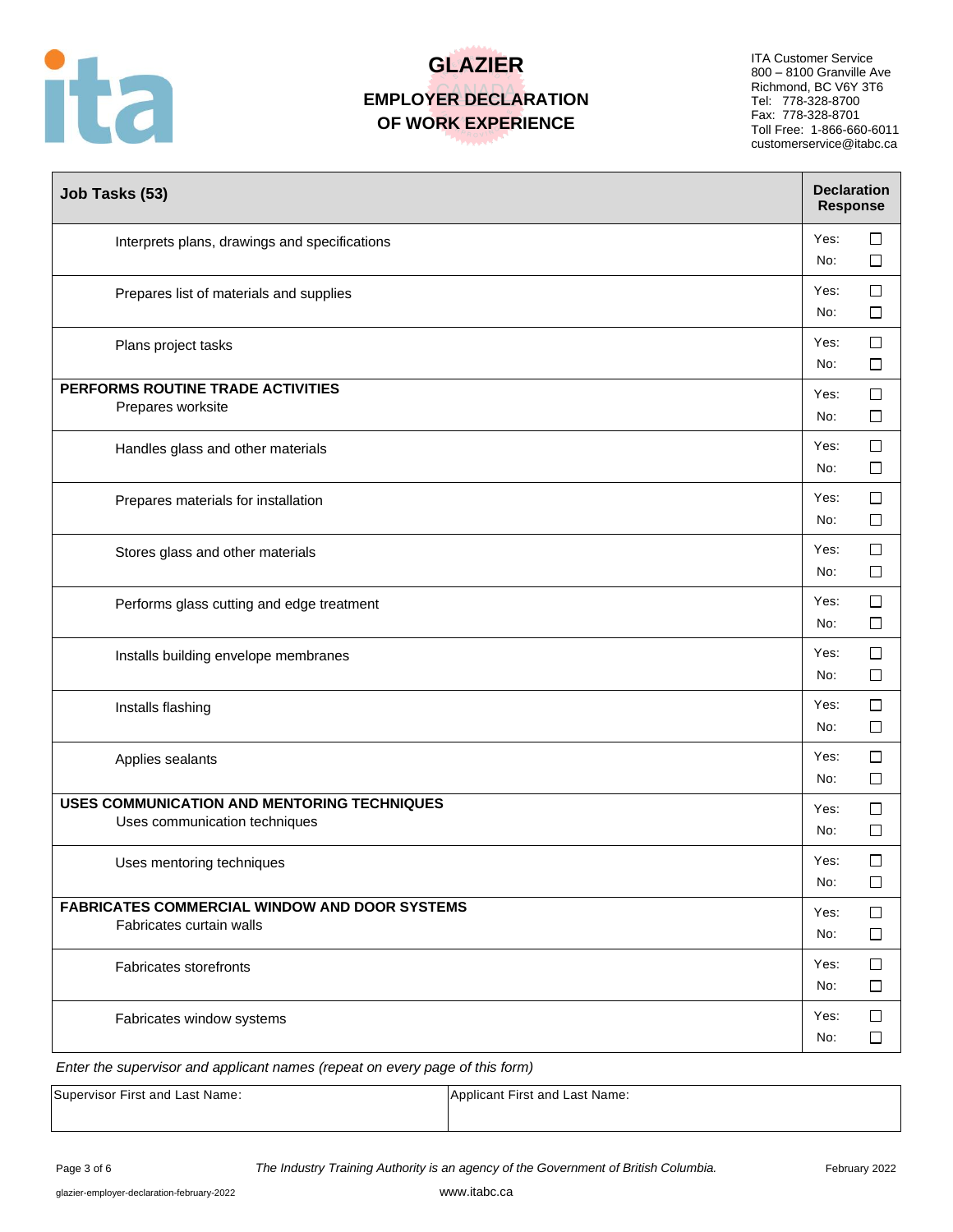

ITA Customer Service 800 – 8100 Granville Ave Richmond, BC V6Y 3T6 Tel: 778-328-8700 Fax: 778-328-8701 Toll Free: 1-866-660-6011 customerservice@itabc.ca

| Job Tasks (53)                                                                                    |             | <b>Declaration</b><br><b>Response</b> |  |  |
|---------------------------------------------------------------------------------------------------|-------------|---------------------------------------|--|--|
| Fabricates skylights and sloped glazing systems                                                   | Yes:<br>No: | ப<br>П                                |  |  |
| Fabricates entrance systems                                                                       | Yes:<br>No: | □<br>П                                |  |  |
| <b>INSTALLS COMMERCIAL WINDOW AND DOOR SYSTEMS</b><br>Lays out commercial window and door systems | Yes:<br>No: | $\Box$<br>□                           |  |  |
| Installs curtain wall systems                                                                     | Yes:<br>No: | $\Box$<br>$\Box$                      |  |  |
| Installs storefront systems                                                                       | Yes:<br>No: | $\Box$<br>$\Box$                      |  |  |
| Installs window systems                                                                           | Yes:<br>No: | $\Box$<br>$\Box$                      |  |  |
| Installs skylights and sloped glazing systems                                                     | Yes:<br>No: | $\Box$<br>$\Box$                      |  |  |
| Installs entrance systems                                                                         | Yes:<br>No: | □<br>$\Box$                           |  |  |
| <b>INSTALLS RESIDENTIAL WINDOW SYSTEMS</b><br>Lays out residential window systems                 | Yes:<br>No  | □<br>$\Box$                           |  |  |
| Sets windows in openings                                                                          | Yes:<br>No  | $\Box$<br>$\Box$                      |  |  |
| Glazes windows                                                                                    | Yes:<br>No  | □<br>□                                |  |  |
| <b>INSTALLS RESIDENTIAL DOOR SYSTEMS</b><br>Lays out residential door systems                     | Yes:<br>No  | $\Box$<br>□                           |  |  |
| Assembles residential door frames                                                                 | Yes:<br>No  | $\Box$<br>□                           |  |  |
| Sets residential doors and frames                                                                 | Yes:<br>No  | □<br>ப                                |  |  |
| Installs residential door hardware                                                                | Yes:<br>No  | □<br>⊔                                |  |  |
| Glazes residential doors                                                                          | Yes:<br>No  | □<br>□                                |  |  |

*Enter the supervisor and applicant names (repeat on every page of this form)*

| Supervisor First and Last Name: | Applicant First and Last Name: |
|---------------------------------|--------------------------------|
|                                 |                                |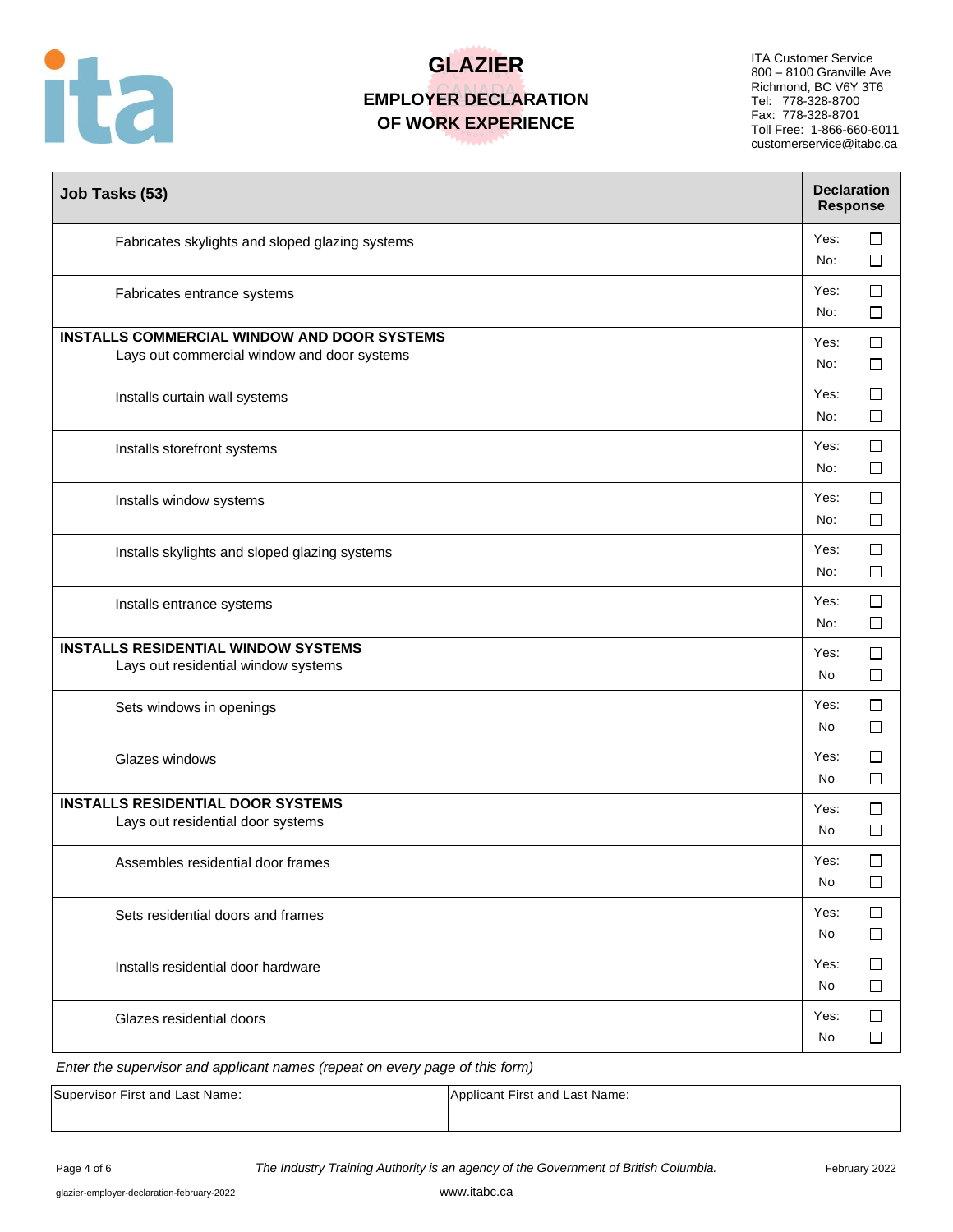

ITA Customer Service 800 – 8100 Granville Ave Richmond, BC V6Y 3T6 Tel: 778-328-8700 Fax: 778-328-8701 Toll Free: 1-866-660-6011 customerservice@itabc.ca

| Job Tasks (53)                                                                                                               |                   |             |
|------------------------------------------------------------------------------------------------------------------------------|-------------------|-------------|
| <b>FABRICATES AND INSTALLS COMMERCIAL SPECIALTY GLASS AND PRODUCTS</b><br>Lays out commercial specialty glass and products   | Yes:<br><b>No</b> | □<br>П      |
| Assembles commercial specialty glass, products and hardware                                                                  | Yes:<br>No.       | $\Box$<br>П |
| Installs commercial specialty glass, products and hardware                                                                   | Yes:<br>No.       | $\Box$<br>□ |
| <b>FABRICATES AND INSTALLS RESIDENTIAL SPECIALTY GLASS AND PRODUCTS</b><br>Lays out residential specialty glass and products | Yes:<br><b>No</b> | $\Box$<br>П |
| Assembles residential specialty glass, products and hardware                                                                 | Yes:<br>No.       | $\Box$<br>□ |
| Installs residential specialty glass, products and hardware                                                                  | Yes:<br>No.       | □<br>$\Box$ |
| <b>SERVICES COMMERCIAL WINDOW AND DOOR SYSTEMS</b><br>Assesses service requirements for commercial window and door systems   | Yes:<br>No.       | □<br>П      |
| Repairs commercial window and door systems                                                                                   | Yes:<br><b>No</b> | П<br>□      |
| SERVICES RESIDENTIAL WINDOW AND DOOR SYSTEMS<br>Assesses service requirements for residential window and door systems        | Yes:<br><b>No</b> | $\Box$<br>□ |
| Repairs residential window and door systems                                                                                  | Yes:<br><b>No</b> | П<br>$\Box$ |
| <b>SERVICES SPECIALTY GLASS AND PRODUCTS</b><br>Assesses service requirements for specialty glass and products               | Yes:<br>No.       | $\Box$<br>□ |
| Repairs specialty glass and products                                                                                         | Yes:<br>No        | П<br>П      |

*Enter the supervisor and applicant names (repeat on every page of this form)*

Supervisor First and Last Name: Applicant First and Last Name:

Page 5 of 6 **The Industry Training Authority is an agency of the Government of British Columbia.** February 2022